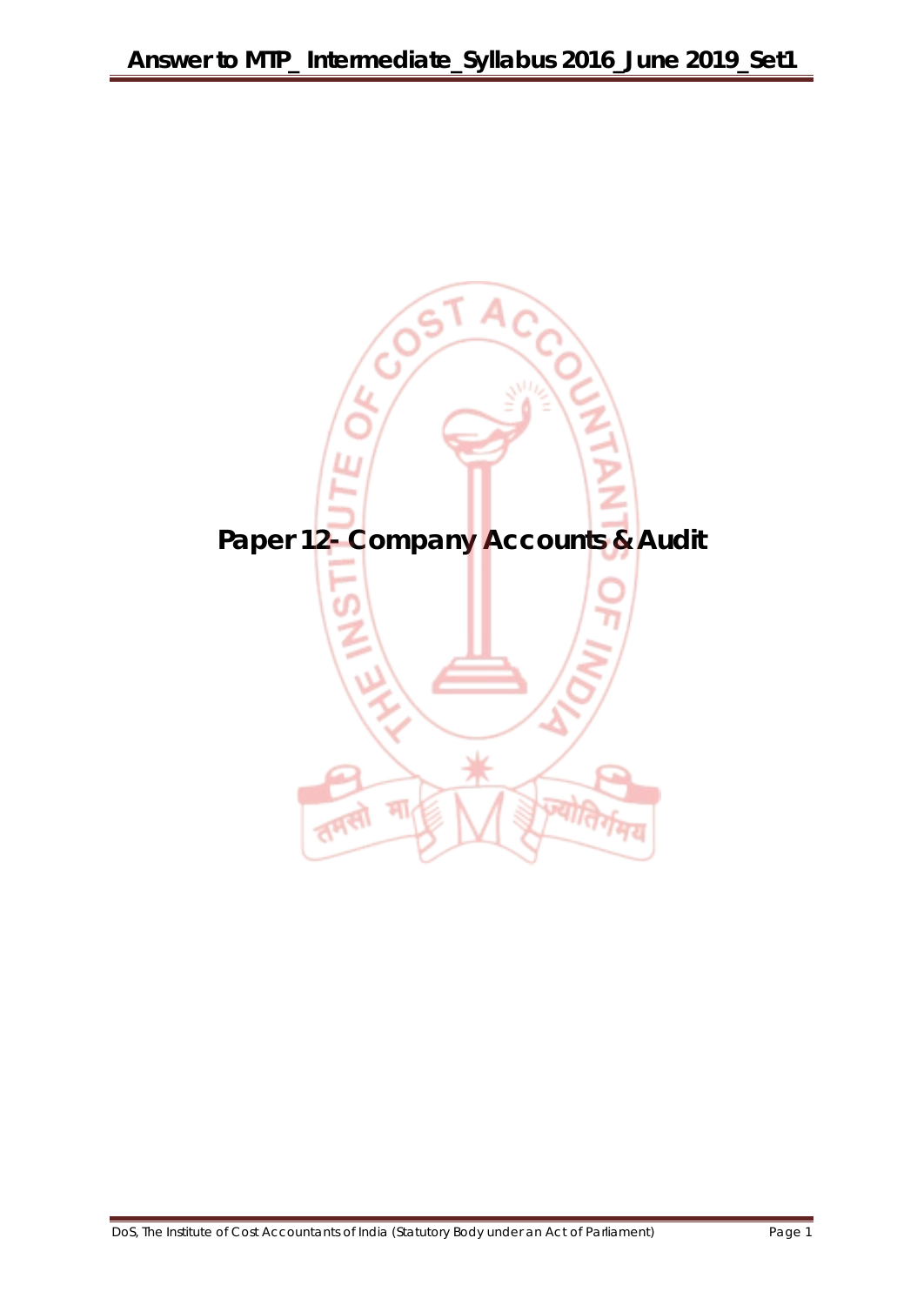### **Paper 12- Company Accounts & Audit**

**Full Marks: 100** Time allowed: 3 hours

### **Section – A (Company Accounts)**

**Answer Question No. 1 and any three from Question Nos. 2,3,4 and 5.**

### **(i)(a) Choose the correct answer from the given four alternatives: [6x1=6]**

- **(i)** Which of the following is not a long term source of finance?
	- (A) Issue of shares
	- (B) Debentures
	- (C) Loans
	- (D) **Debtors**

**(ii)** As per Section \_\_\_\_\_\_ of The Companies Ac,2013 no shares can be issued at a discount

- (A) **53**
- (B) 39
- (C) 63
- (D) 73
- **(iii)** As per Section 52 of the Companies Act, 2013 share premium account may be applied to which of the following?
	- (A) Issue of fully paid bonus shares to the members of the company
	- (B) For writing off preliminary expenses of the company
	- (C) For writing off the expenses of the commission paid or discount allowed on any issue of shares or debentures of the company
	- (D) **All of the above**
- **(iv)** Which of the following is a Non-current Asset?
	- (A) **Long term Loans & Advances**
	- (B) Trade Receivables
	- (C) Cash & Cash Equivalents
	- (D) Inventories
- **(v)** The Electricity Act,2003 replaces which of the following existing legislations?
	- (A) The Indian Electricity Act, 1910
	- (B) The Electricity Regulatory Commissions Act, 1998
	- (C) Companies Act,2013
	- (D) **Both (A) and (B)**
- **(vi)** Issue of Preference Shares is a \_\_\_\_\_\_\_\_\_ Activity.
	- (A) Operating
	- (B) **Financing**
	- (C) Investing
	- (D) None of the above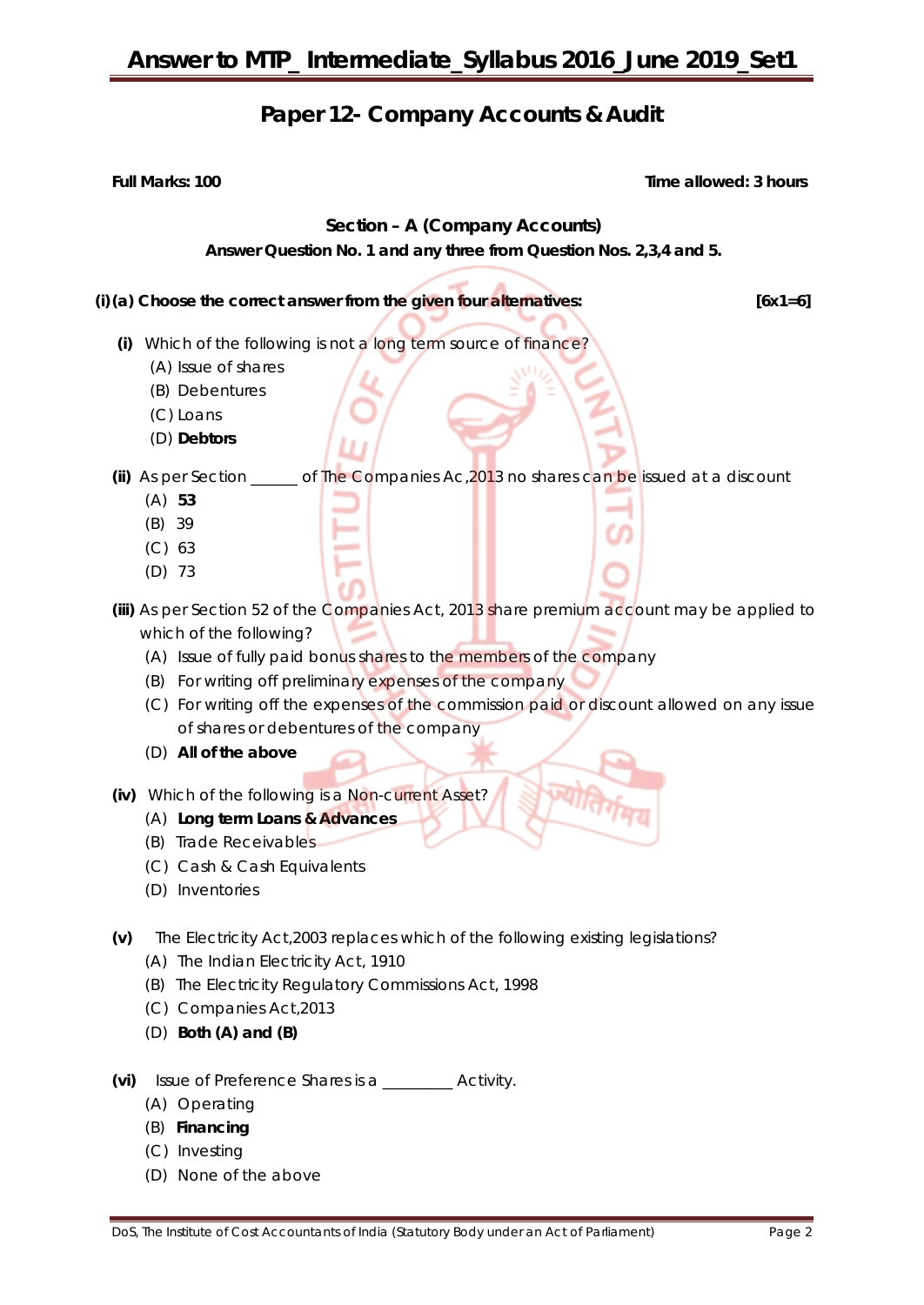### **Answer to MTP\_ Intermediate\_Syllabus 2016\_June 2019\_Set1**

### **(b) Match the following: [4×1=4]**

|            | Column 'A'                |    | Column 'B'                                                   |
|------------|---------------------------|----|--------------------------------------------------------------|
|            | <b>Marked Application</b> | А. | <b>Issue of Application Forms for Securities</b>             |
| 2.         | Section 68                | В. | <b>Sweat Equity Shares</b>                                   |
| $\cdot$ 3. | Section 54                | C. | Purchase of Own Securities by a Company                      |
| 4.         | Section 33                | D. | Those applications which bear the stamp of an<br>underwriter |

#### **Answer:**

|    | Column 'A'                |            | Column 'B'                                                   |
|----|---------------------------|------------|--------------------------------------------------------------|
|    | <b>Marked Application</b> |            | Those applications which bear the stamp of an<br>underwriter |
|    | Section 68                |            | Purchase of Own Securities by a Company                      |
| 3. | Section 54                | <b>B</b> . | <b>Sweat Equity Shares</b>                                   |
| 4. | Section 33                | А.         | Issue of Application Forms for Securities                    |
|    |                           |            |                                                              |

 $\sqrt{cT}$ An

**(c) State whether the following statements are True (or) False. [4×1=4]**

- **(i) Escrow account means an account in which money is held until consideration for buyback of shares is paid to the shareholders.**
- **(ii) Liability of the members of a company is limited to the extent of the face value of shares held by them.**
- **(iii) Statutory books are those which a limited company is under statutory obligation to maintain at its registered office.**
- **(iv) Preference Shares carries a fixed rate of interest.**

**Answer:**

- **(i)** True;
- **(ii)** True;
- **(iii)** True;
- **(iv)** False.

**Answer any three questions out of the following four questions [3×12=36]**

**2. (a) A Ltd. with a Capital of** ` **10 Lakhs divided into Equity Shares of** ` **10 each places its entire issue on the market and the whole issue has been underwritten as follows**

| Name of Underwriter |        |        |        | м      |       | SΑ    |
|---------------------|--------|--------|--------|--------|-------|-------|
| Number of Shares    | 30,000 | 35,000 | 10,000 | 15,000 | 2.000 | 8,000 |

**All marked forms are to go in relief of the liabilities of the underwriter whose name they bear. The share underwritten "Firm" are also to be set off against the liabilities of the underwriters. The application received in Marked Forms is as follows:**

| Name of Underwriter     |      |        |       | М      |      | $\sim$<br>ж |
|-------------------------|------|--------|-------|--------|------|-------------|
| <b>Number of Shares</b> | ,000 | 23,500 | 5,500 | ا 000. | ,000 | 2.000'      |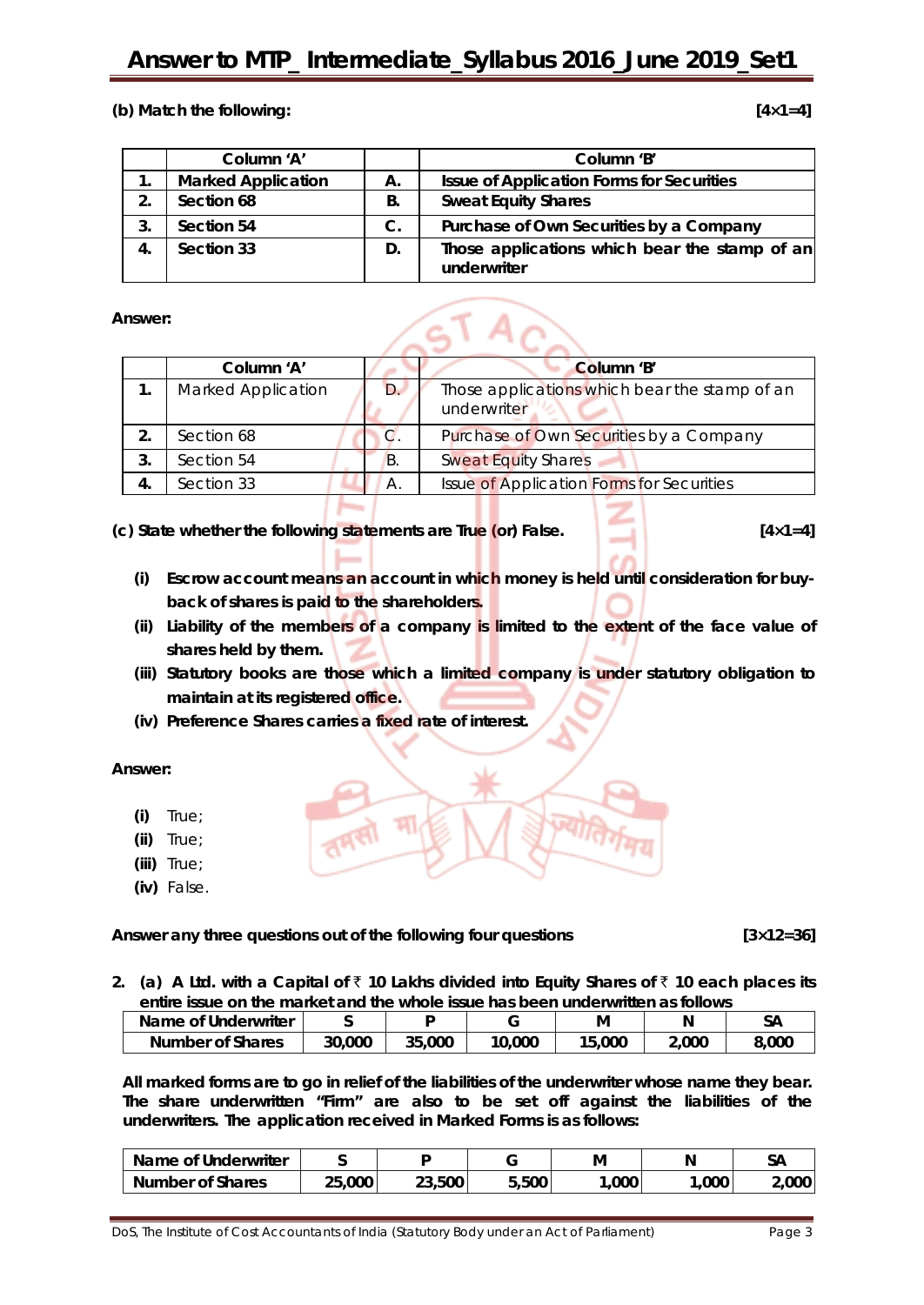**Applications for 20,000 Equity Shares are received on Unmarked Forms. In addition, there is a Firm Underwriting by the Underwriters as under**

| Name of Underwriter |     |      |      | м     |      | ЭA   |
|---------------------|-----|------|------|-------|------|------|
| Number of Shares    | 500 | .500 | ,000 | 3,000 | ,000 | .000 |

**Calculate the liability of the individual underwriters. [8]**

### **Answer:**

### **Statement of Underwriters Liability (Figures in No. of shares)**

| <b>Particulars</b>                                                     | S        | P        | G       | м        | N                        | <b>SA</b> | Total    |
|------------------------------------------------------------------------|----------|----------|---------|----------|--------------------------|-----------|----------|
| Ratio of Gross Liability                                               | 30%      | 35%      | 10%     | 15%      | 2%                       | 8%        | 100%     |
| Gross Liability (given)                                                | 30,000   | 35,000   | 10,000  | 15,000   | 2,000                    | 8,000     | 1,00,000 |
| Less: Unmarked Applications In                                         | 6,000    | 7,000    | 2,000   | 3,000    | 400                      | 1,600     | 20,000   |
| the ratio of Gross Liability                                           |          |          |         |          |                          |           |          |
|                                                                        | 24,000   | 28,000   | 8,000   | 12,000   | 1.600                    | 6,400     | 80,000   |
| Less: Marked Applications                                              | (25,000) | (23,500) | (5,500) | (1,000)  | (1,000)                  | (2,000)   | (58,000) |
|                                                                        | (1,000)  | 4,500    | 2,500   | 11,000   | 600                      | 4,400     | 22,000   |
| Less: Firm underwriting                                                | (500)    | (1,500)  | (7,000) | (3,000)  | (1,000)                  | (4,000)   | (17,000) |
|                                                                        | (1,500)  | 3,000    | (4,500) | 8,000    | (400)                    | 400       | 5,000    |
| Adjustment: Surplus of S, G, and                                       | 1500     | (3862)   | 4,500   | (1,655)  | 400                      | (833)     |          |
| N to P, M and SA transferred to<br>P,M and SA in Gross Liability Ratio |          |          |         |          |                          |           |          |
| at 35:15:8                                                             |          |          |         |          |                          |           |          |
|                                                                        |          | (862)    | $\sim$  | 6,345    | ÷,                       | (483)     | 5,000    |
| Adjust:<br>Transfer of surplus of P and                                |          | 862      |         | (1, 345) |                          | 483       |          |
| Net Liability                                                          |          |          |         | 5,000    | $\overline{\phantom{a}}$ |           | 5,000    |
| <b>Add: Firm Underwriting</b>                                          | 500      | 1,500    | 7,000   | 3,000    | 1,000                    | 4,000     | 17,000   |
| <b>Total Liability</b>                                                 | 500      | 1,500    | 7,000   | 8,000    | 1,000                    | 4,000     | 22,000   |

**(b) You are given the following information in respect of a Manufacturer Lessor.** 

**Explain how it will be treated as per AS -19?** 

- **(i) Fair Value of the asset at the inception of lease =** `**11,20,000,**
- **(ii) Present Value of MLP accruing to the Lessor, discounted at a commercial rate of interest =**  $\bar{x}$ **10,00,000,**  $\blacksquare$
- **(iii) Cost of Leased Asset at the commencement of the least a** `**8,32,000,**
- **(iv) Present Value of URV =** `**24,000,**
- **(v)Initial Direct Costs (Sales Commission) =** `**36,000,**
- **(vi) Gross Investment in the Lease =** `**11,92,000,**
- **(vii) Lease Term = 36 months. [8]**

**Answer:**

| <b>Particulars</b>                                  | Computation | Amount    |
|-----------------------------------------------------|-------------|-----------|
| . Fair Value of Asset at the inception of the lease | Given       | 11,20,000 |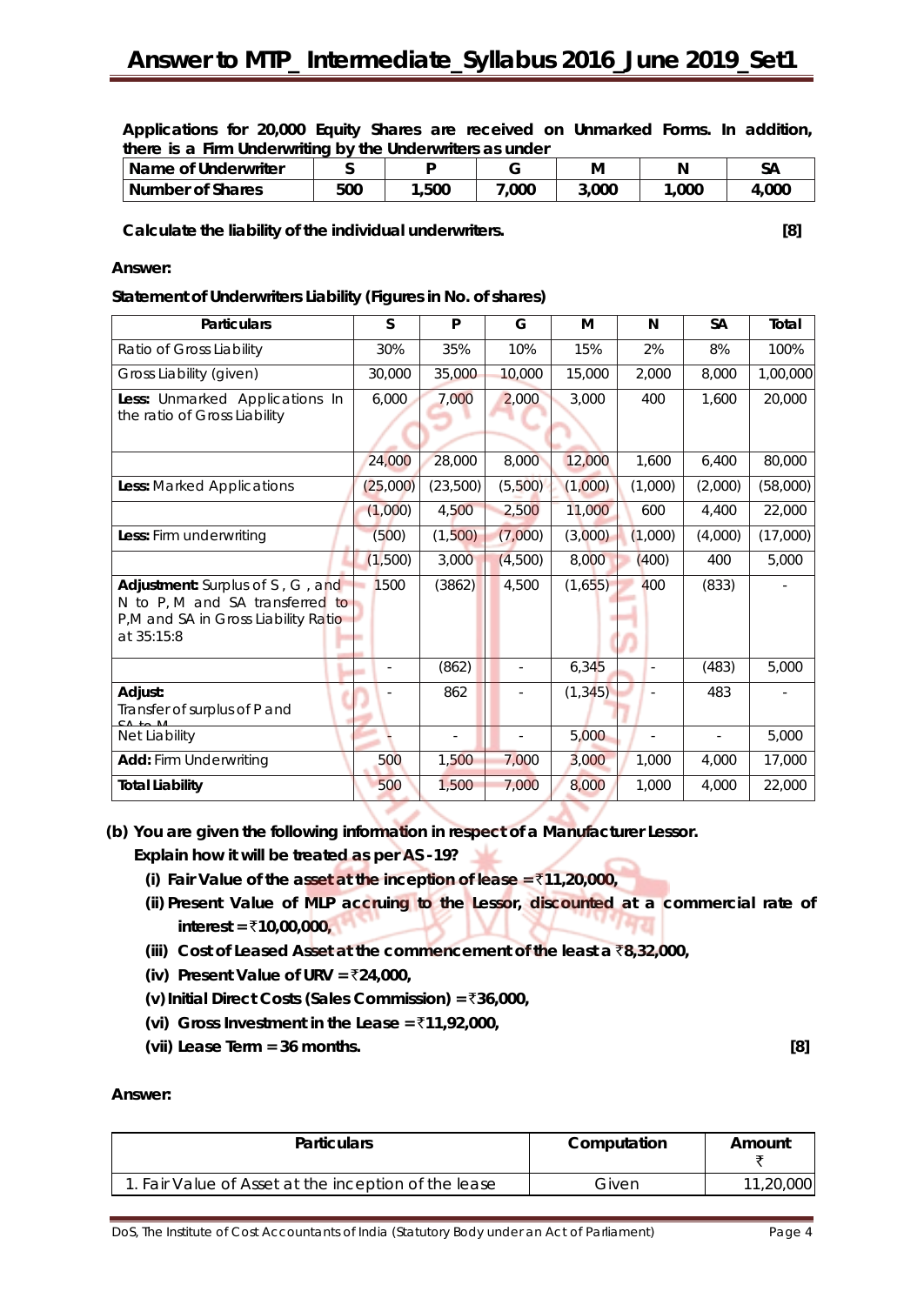## **Answer to MTP\_ Intermediate\_Syllabus 2016\_June 2019\_Set1**

| 2. Present Value of MLP accruing to the Lessor       | Given                         | 10,00,000 |
|------------------------------------------------------|-------------------------------|-----------|
| 3. Sale Value to be recognized by the Manufacturer   | $(1)$ or $(2)$ , whichever is | 10,00,000 |
| Lessor                                               | less                          |           |
| 4. Cost of the Asset at the inception of lease       | Given                         | 8,32,000  |
| 5. Present Value of Unguaranteed Residual Value      | Given                         | 24,000    |
| 6. Cost of Sale to be recognized by the Manufacturer | (4) - (5)                     | 8,08,000  |
| 7. Selling Profit for the Manufacturer Lessor        | $(3) - (6)$                   | 1,92,000  |
| 8. Initial Direct Costs recognized as an Expense     | Given                         | 36,000    |
| 9. Net Profit on Sale                                | $(7)$ - $(8)$                 | 1,56,000  |
| 10. Gross Investment in the Lease                    | Given                         | 11,92,000 |
| 11. Present Value of MLP and URV                     | $(2) + (5)$                   | 10,24,000 |
| 12. Finance Income to be recognized over 36 months   | $(10)-(11)$                   | 1,64,000  |
| period                                               |                               |           |

- **3. (a)** The Revenue Account of a life insurance company shows the life assurance fund on 31st March, 2017 at ₹47,00,000 before taking into account the following items:
	- **(i)** Claims covered under re-insurance ₹7,000.
	- **(ii)** Bonus utilized in reduction of life insurance premium ₹2,000.
	- **(iii)** Interest accrued on securities `5,500.
	- **(iv)** Outstanding premium ₹3,000.
	- $(v)$  Claims intimated but not admitted  $\bar{\tau}$ 22,000.

What is the life assurance fund after taking into account the above omissions?

| Answer:                                |              |            |            |
|----------------------------------------|--------------|------------|------------|
| Statement showing Life Assurance Fund  |              |            |            |
| <b>Particulars</b>                     | Amount $(3)$ | Amount (₹) | Amount (₹) |
|                                        |              |            |            |
| Balance of Fund as on 31st March, 2017 |              |            | 47,00,000  |
| Add:                                   |              |            |            |
| Interest on securities                 |              | 5,500      |            |
| Premium outstanding                    |              | 3,000      |            |
|                                        |              |            | 8,500      |
|                                        |              |            | 47,08,500  |
| Less:                                  |              |            |            |
| Claims outstanding                     | 22,000       |            |            |
| Less Covered under re-insurance        | 7,000        |            |            |
|                                        |              | 15,000     |            |
| Bonus in reduction of premium          |              | 2,000      |            |
|                                        |              |            | 17,000     |
| <b>Balance of Life Assurance Fund</b>  |              |            | 46,91,500  |

### **(b) On 31st March, 2016 Hi-Fi Bank Ltd. had a balance of** `**72 crores in Rebate on Bill Discounted Account. During the year ended 31st March, 2017, ABC Bank Ltd. discounted bills of exchange of** `**32,000 crores charging interest at 18% p.a., the average period of discount being for 73 days. Of these, bills of exchange of** `**4,800 crores were due for realization from the acceptor/customers after 31st March, 2017, the average period outstanding after 31st March, 2017 being 36.5 days.**

**Hi-Fi Bank Ltd. asks you to pass journal entries and show the ledger accounts pertaining** 

**to:**

**[5]**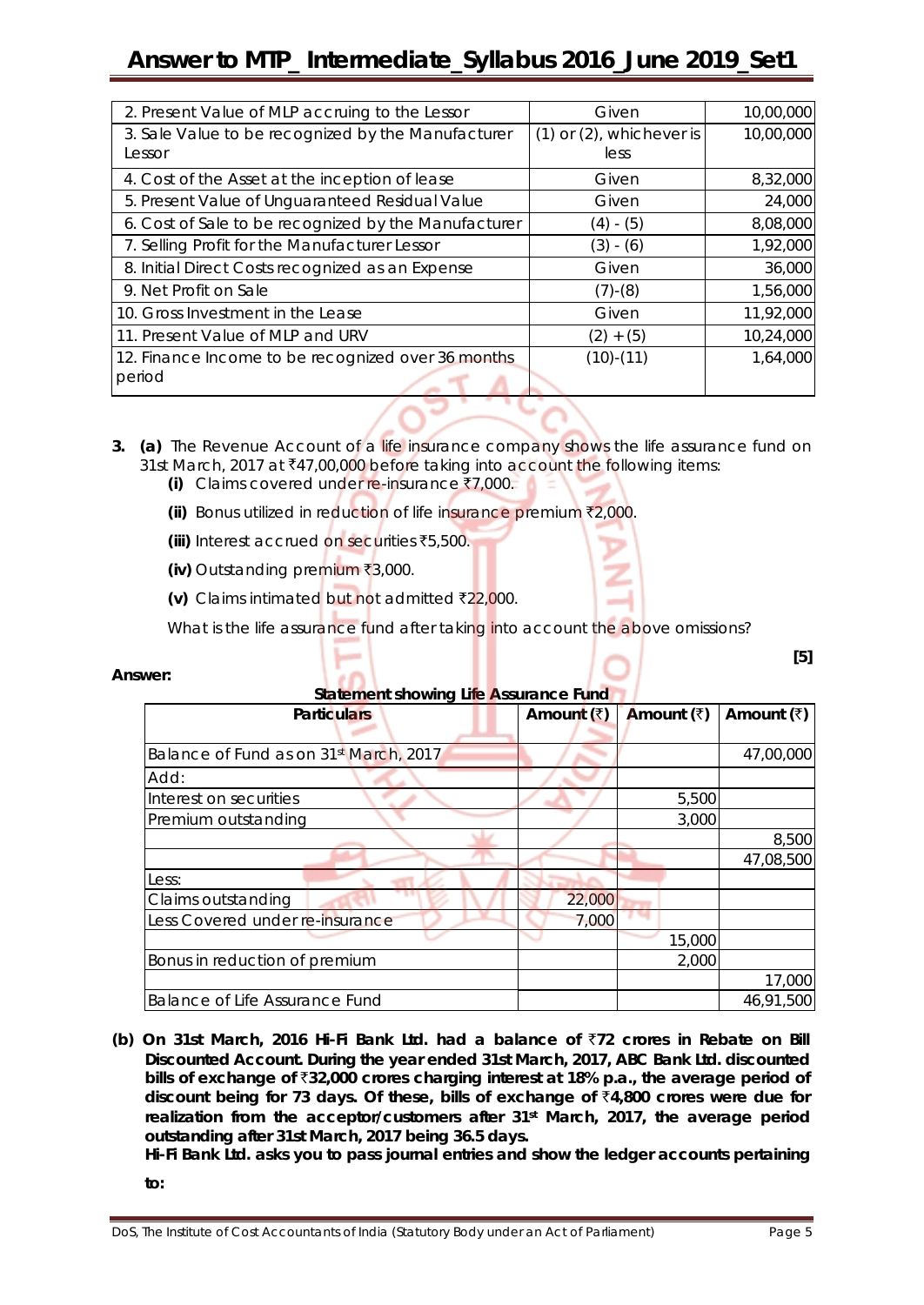- **(ii) Discounting of Bills of Exchange; and**
- **(iii) Rebate on bill Discounted. [7]**

### **Answer:**

### **In the books of ABC Bank Ltd**

### **Journal**

| Date | <b>Particulars</b>                                                                                                                                                                      | L.F. | Debit<br>(₹ Crore) | Credit<br>(₹ Crore) |
|------|-----------------------------------------------------------------------------------------------------------------------------------------------------------------------------------------|------|--------------------|---------------------|
| 2017 | Rebate on Bill Discounted A/c<br>Dr.<br>To, Discount on Bills A/c<br>(Being the transfer of opening balance to Rebate<br>on Bill Discounted Account]                                    |      | 72.00              | 72.00               |
|      | Bills Purchased and Discounted A/c<br>Dr.<br>To, Client A/c<br>To. Discount on bills A/c (32000×18%×73/365)<br>(Being the discounting of bills during the year)                         |      | 32000.00           | 30848.00<br>1152.00 |
|      | Dr.<br>Discount on bills A/c<br>To Rebate on Bills Discounted A/c<br>$(4800\times18\% \times 36.5/365)$<br>(Being the provision for unexpired discount as on<br>31.03.2017)             |      | 86.40              | 86.40               |
|      | Discount on bills A/c<br>Dr.<br>To, Profit and Loss A/c<br>(Being the amount of income for the year from<br>discounting of bills of exchange transferred to<br>Profit and Loss Account) |      | 1137.60            | 1137.60             |

# **Ledger of ABC Bank Ltd.**

| Dr.      | <b>Rebate on Bill Discounted Account</b> |           |                |                                              |           |
|----------|------------------------------------------|-----------|----------------|----------------------------------------------|-----------|
| Date     | <b>Particulars</b>                       | (₹ Crore) | Date           | <b>Particulars</b>                           | (₹ Crore) |
| 01.04.16 | <b>ITo Discount on bills A/c</b>         |           | 72.00 01.04.16 | By balance b/d                               | 72.00     |
| 31.03.17 | To balance c/d                           |           | 86.40 31.03.17 | By Discount on bill A/c<br>(Rebate required) | 86.40     |
|          |                                          | 158.40    |                |                                              | 158.40    |

| Dr.      | <b>Discount on Bill Account</b>      |           |                 |                                        |           |  |  |
|----------|--------------------------------------|-----------|-----------------|----------------------------------------|-----------|--|--|
| Date     | <b>Particulars</b>                   | (₹ Crore) | Date            | <b>Particulars</b>                     | (₹ Crore) |  |  |
| 31.03.12 | To Rebate on Bills<br>Discount A/c   |           | 86.40 01.04.16  | By Rebate on Bills<br>Discounted A/C   | 72.00     |  |  |
|          | To Profit and Loss A/C<br>(Transfer) |           | 1137.60 2016-17 | By bills Purchased and<br>Discount A/c | 1152.00   |  |  |
|          |                                      | 1224.00   |                 |                                        | 1224.00   |  |  |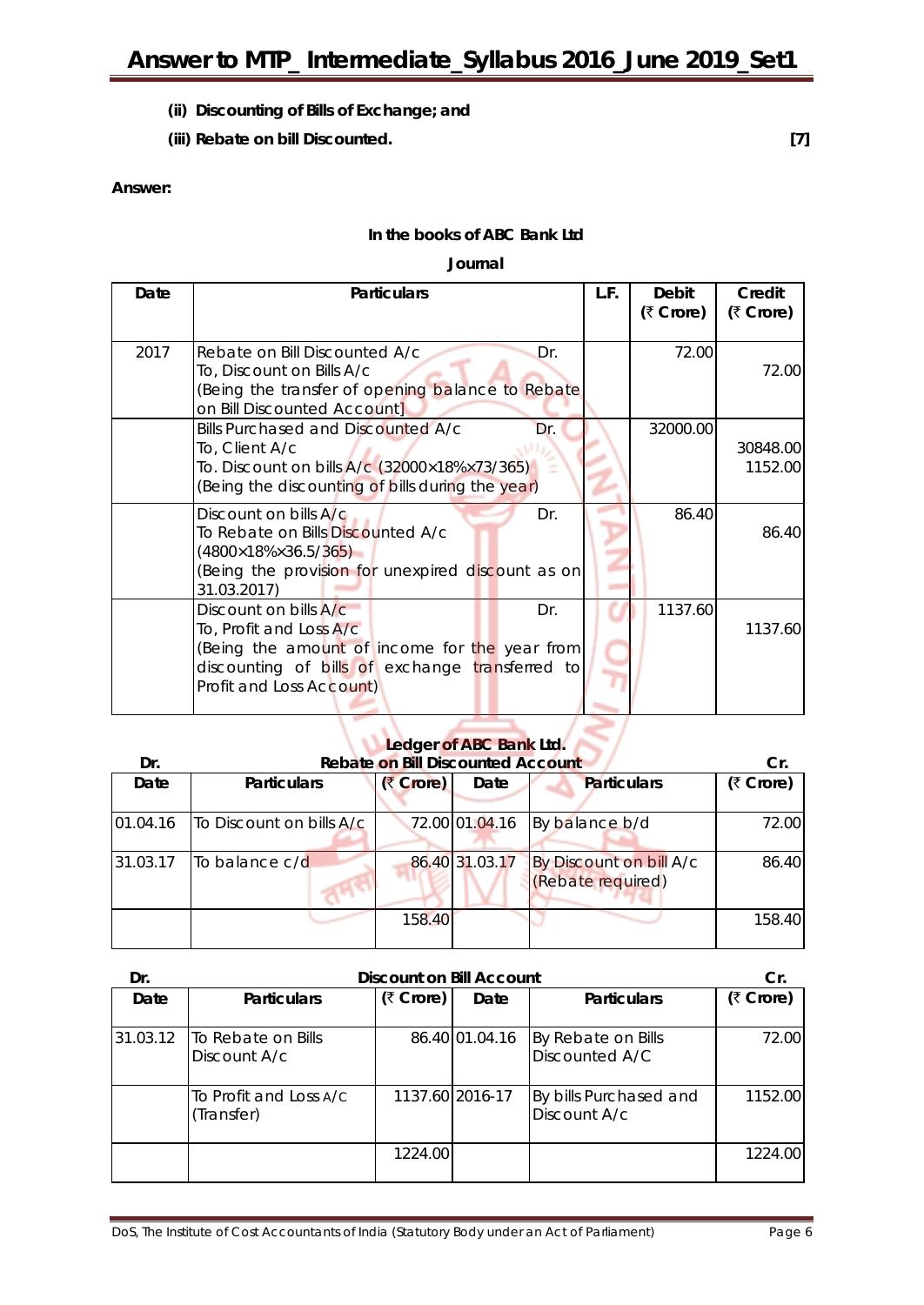|  |  | 4. ABC Ltd. provides the following Trial Balance as on 31st March 2017: |  |  |  |
|--|--|-------------------------------------------------------------------------|--|--|--|
|--|--|-------------------------------------------------------------------------|--|--|--|

| <b>Particulars</b>                                                  |                      | Dr. Balances   Cr. Balances |
|---------------------------------------------------------------------|----------------------|-----------------------------|
|                                                                     | $(\overline{\zeta})$ | (₹)                         |
| Equity Share Capital: 350000 shares of $\bar{z}$ 10 each fully paid |                      | 35,00,000                   |
| 10% Debentures                                                      |                      | 3,00,000                    |
| <b>Motor Van</b>                                                    | 4,00,000             |                             |
| Machinery                                                           | 20,00,000            |                             |
| Land and Building                                                   | 12,00,000            |                             |
| 12% Long Term Govt. Securities                                      | 2,00,000             |                             |
| <b>Sales</b>                                                        |                      | 60,00,000                   |
| <b>Sales Return</b>                                                 | 3,00,000             |                             |
| <b>Interest on Debenture</b>                                        | 22,500               |                             |
| Purchase                                                            | 36,00,000            |                             |
| <b>Purchase Returns</b>                                             |                      | 4,00,000                    |
| <b>Opening Stock</b>                                                | 3,00,000             |                             |
| <b>Discount</b>                                                     | 7,500                |                             |
| Carriage Outward                                                    | 1,50,000             |                             |
| <b>Rent and Rates</b>                                               | 50,000               |                             |
| <b>Income from Govt. Securities</b>                                 |                      | 24,000                      |
| <b>Trade Receivables</b>                                            | 10,00,000            |                             |
| <b>Trade Payables</b>                                               |                      | 3,00,000                    |
| Advertisement                                                       | 1,50,000             |                             |
| <b>Bad Debt</b>                                                     | 20,000               |                             |
| <b>Salaries</b>                                                     | 6,72,000             |                             |
| Misc. Expenditure                                                   | 30,000               |                             |
| Contribution to P.F. and Gratuity Funds                             | 2,00,000             |                             |
| Cash at Bank and in hand                                            | 2,22,000             |                             |
| Total                                                               | 1,05,24,000          | 1,05,24,000                 |

**Additional Information:**

- **(i) Closing Stock as on 31st March 2017 was** ` **3,50,000.**
- **(ii) Depreciation Rates: Motor Vehicle 10%, Machinery 20% and Land & Building 5%.**
- **(iii) Misc. expenditure includes** ` **20,000 as audit fees.**
- **(iv) Interest on debenture is payable quarterly and the last quarter's interest is yet to be paid.**
- **(v) Trade receivables include a sum of** ` **25,000 due from Mr. X who has become insolvent and only 25 paisa in a rupee is expected to be recoverable from him.**
- **(vi) Create a provision for doubtful debt @ 2% on trade receivables.**
- **(vii) Provide for income tax** ` **1,50,000.**

**Prepare a Statement of Profit and Loss for the year ended on 31st March 2017 and a Balance Sheet as on that date.** [12]

### **Answer:**

**1. Notes to Accounts:**

| 1. Employee Benefit Expenditure |          |
|---------------------------------|----------|
| <b>Salaries</b>                 | 6,72,000 |
| Contribution to P.F.            | 2,00,000 |
|                                 | 8,72,000 |
|                                 |          |
| 2. Finance Cost                 |          |
| Interest on loan                | 22,500   |
| <b>Outstanding Interest</b>     | 7,500    |
|                                 |          |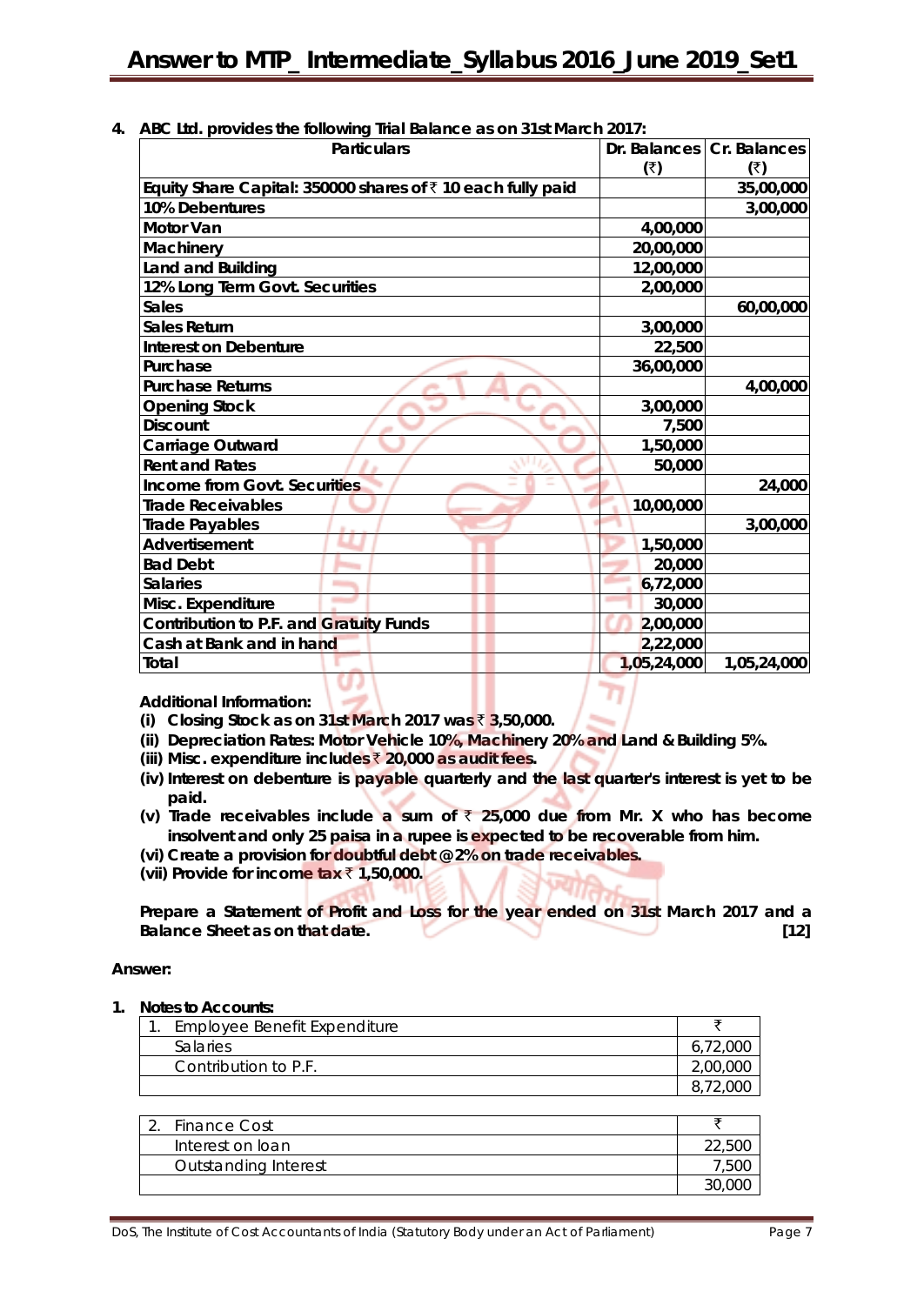| 3. Other Expenditure | ₹        |
|----------------------|----------|
| <b>Discount</b>      | 7,500    |
| Carriage             | 1,50,000 |
| Rent                 | 50,000   |
| Advertisement        | 1,50,000 |
| <b>Bad Debt</b>      | 20,000   |
| Audit fees           | 20,000   |
| Misc. Exp.           | 10,000   |
| Provision for B/D    | 38,250   |
|                      | 4,45,750 |

| Trade Receivable                                                |           |
|-----------------------------------------------------------------|-----------|
| <b>Total Receivable</b>                                         | 10,00,000 |
| (-) Provision @ 2%                                              | 38,250    |
|                                                                 | 9.61.750  |
| Provision = $25000 \times 0.75 + (1000000 - 25000) \times 0.02$ | 38.250    |
|                                                                 |           |

| <b>Fixed Assets</b>       | Motor Van |          | <b>Machine</b> |           | L&B       |
|---------------------------|-----------|----------|----------------|-----------|-----------|
| Balance                   |           | 4,00,000 |                | 20,00,000 | 12,00,000 |
| (-) Depreciation          |           | 40,000   |                | 4,00,000  | 60,000    |
|                           |           | 3,60,000 |                | 16,00,000 | 11,40,000 |
| <b>Total Fixed Assets</b> |           |          |                |           | 31,00,000 |
| Depreciation              |           |          |                |           | 5,00,000  |
|                           |           |          |                |           |           |

| Statement of Profit and Loss for the year ended on 31.03.2017 |             |           |  |
|---------------------------------------------------------------|-------------|-----------|--|
| <b>Particulars</b>                                            | <b>Note</b> | ₹         |  |
| I. Revenue from operation (sales less returns)                |             | 57,00,000 |  |
| II. Other Income (Income from investment)                     |             | 24,000    |  |
| III. Total revenue                                            |             | 57,24,000 |  |
| IV. Expenses:                                                 |             |           |  |
| Purchase                                                      |             | 32,00,000 |  |
| Changes in inventory i.e. opening less. Closing               |             | (50,000)  |  |
| <b>Employee Benefit expenses</b>                              |             | 8,72,000  |  |
| Finance cost                                                  |             | 30,000    |  |
| Depreciation                                                  | 5           | 5,00,000  |  |
| Other expenses                                                | 3           | 4,45,750  |  |
|                                                               |             | 49,97,750 |  |
| V. Profit before exceptional and extraordinary items and tax  |             | 7,26,250  |  |
| VI. Exceptional items                                         |             | Nil       |  |
| VI Profit before extraordinary items and tax                  |             | 7,26,250  |  |
| VII. Extraordinary items                                      |             | Nil       |  |
| VIII. Profit before tax                                       |             | 7,26,250  |  |
| IX. Tax (provision for tax)                                   |             | 1,50,000  |  |
| X. Profit after tax                                           |             | 5,76,250  |  |

### **Balance Sheet as on 31.03.2017**

| I. Equity and Liabilities                    | <b>Note</b> |           |
|----------------------------------------------|-------------|-----------|
| 1. Shareholders' Funds                       |             |           |
| (a) Share Capital                            |             | 35,00,000 |
| (b) Reserve and Surplus (Balance of Profit)  |             | 5,76,250  |
| 2. Share Application money pending allotment |             | Nil       |
| 3. Non-current liabilities (10% Debentures)  |             | 3,00,000  |
| 4. Current Liabilities                       |             |           |
| Trade Payable                                |             | 3,00,000  |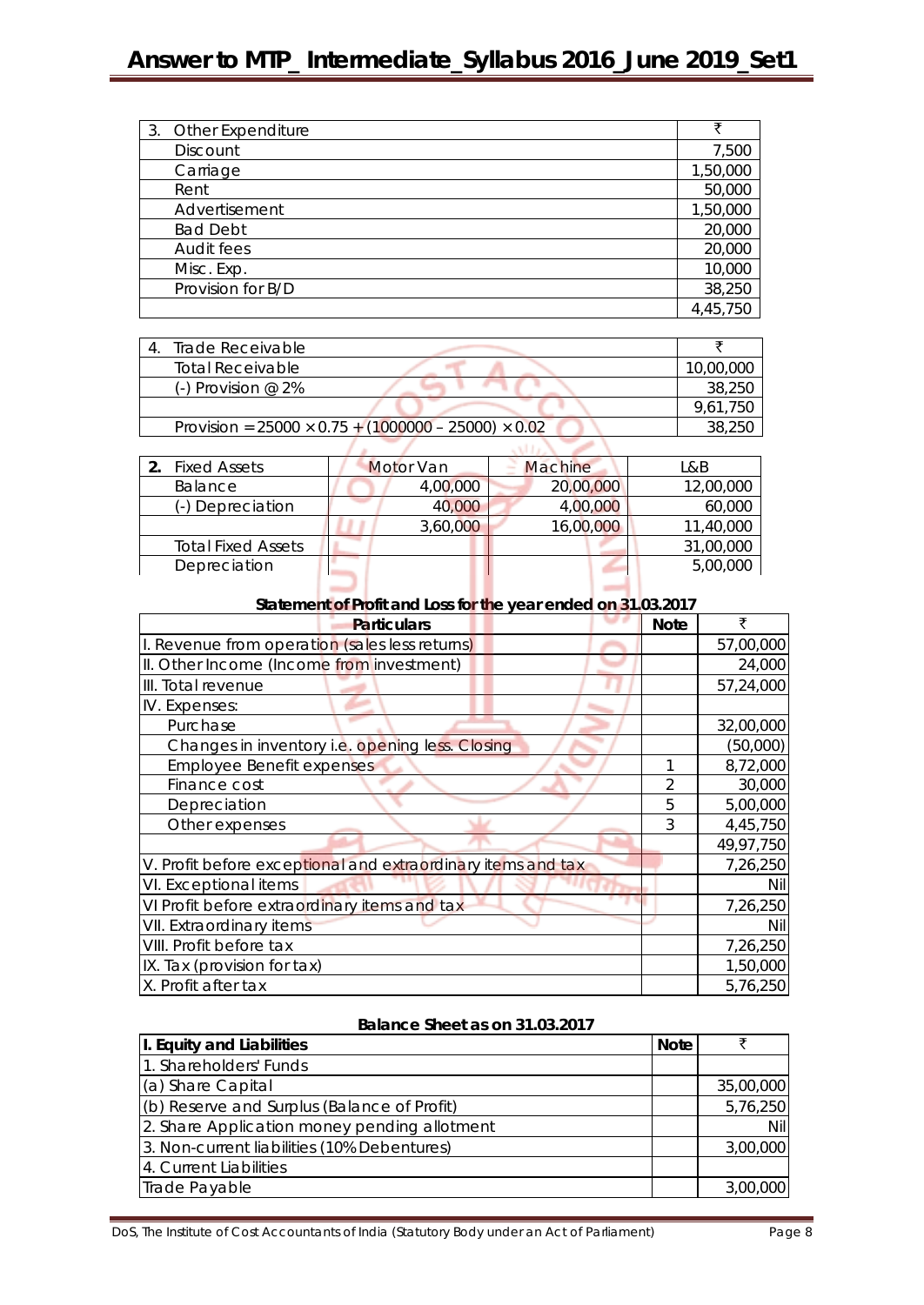### **Answer to MTP\_ Intermediate\_Syllabus 2016\_June 2019\_Set1**

| Outstanding interest                                   |   | 7,500     |
|--------------------------------------------------------|---|-----------|
| Provision for Tax                                      |   | 1,50,000  |
| Total                                                  |   | 48,33,750 |
| II. Assets                                             |   |           |
| 1. Non-current Assets                                  |   |           |
| (a) Fixed Assets (Tangible)                            | 5 | 31,00,000 |
| (b) Non-current Investment (12% L.T. Govt. Securities) |   | 2,00,000  |
| 2. Current Assets                                      |   |           |
| Inventories                                            |   | 3,50,000  |
| Trade Receivable                                       | 4 | 9,61,750  |
| Cash and cash equivalent                               |   | 2,22,000  |
| Total                                                  |   | 48,33,750 |

### **5. Write short note (any three): [3×4=12]**

- **(a) Money received against Share Warrants;**
- **(b) Reasons for preparation of Cash Flow Statement;**
- **(c) Central Electricity Regulatory Commission (CERC);**
- **(d) Disclosure under AS -11.**

### **Answer:**

### **Money received against Share Warrants:**

- As per Sch. Ill Disclosure Requirements, it is to be shown as a separate line item on the face of Balance Sheet.
- In case of Listed Companies, Share warrants are issued to Promoters & others in terms of the Guidelines for Preferential Issues viz. SEBI (Issue of Capital and Disclosure Requirements), Guidelines, 2009.
- Effectively, Share Warrants are amounts which would ultimately form part of the Shareholder's Funds. Since Shares are yet to be allotted against the same, these are not reflected as part of Share Capital, but as a separate line - item.

### **Reasons for preparation of Cash Flow Statement:**

Cash Flow Statement is considered to be a summarized statement showing sources of Cash Inflows and application of cash outflows of an enterprise during a particular period of time. It is prepared on the basis of the published data as disclosed by the Financial Statement of two different financial periods. It is an essential tool for managerial decisionmaking. Cash Flow reports the management Net Cash Flow (i.e. cash inflow less cash outflow or vice versa) from each activity of the enterprise as well as of the overall business of the enterprise. The management of the enterprise gets a picture of movement of cash resources from the Cash Flow Statement and can assess the stronger and weaker area of movement of cash for different activities of the business for drawing up the future planning.

### **Central Electricity Regulatory Commission (CERC):**

Meaning: The Central Electricity Regulatory Commission shall be a body corporate, having perpetual succession and a common seal with power to acquire, hold and dispose of property, both movable and immovable, and to contract and shall, by the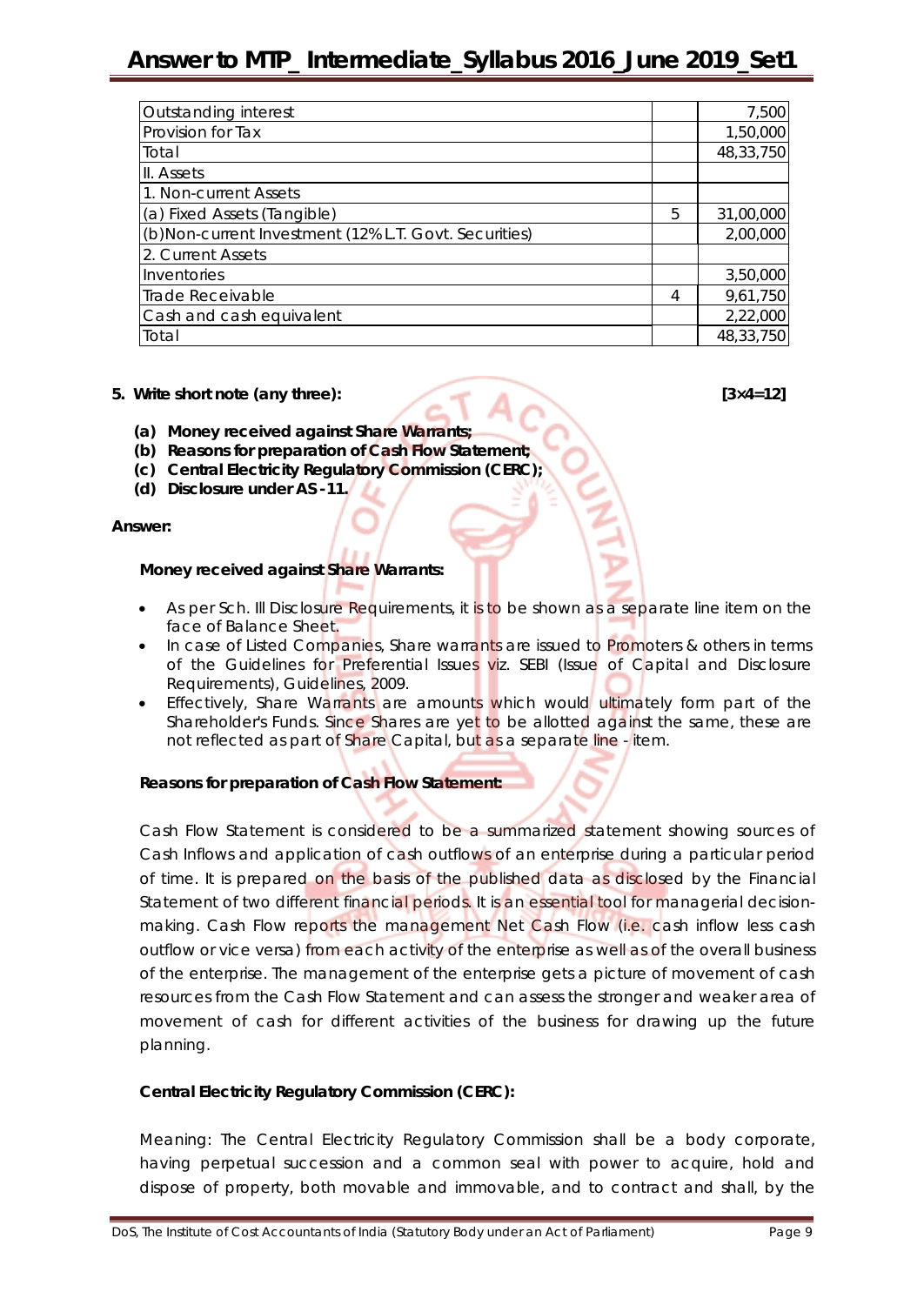said name, sue or be sued. Constitution: The Central Commission shall consist of the following Members namely: (i) A chairperson and 3 Members (ii) The Chairperson of the Authority who shall be the Member, ex-officio.

Appointment: The Chairperson and Members of the Central Commission shall be appointed by the Central Government on the recommendation of the Selection Committee.

Functions: The functions of the Central Commission include regulating the tariff of generating companies, the inter-state transmission of electricity, to issue licenses, to levy fees, to fix trading margin etc.

### **Disclosure under AS -11:**

- (a) The amount of exchange difference included in the net profit or loss for the period.
- (b) The amount of exchange difference adjusted in the carrying amount of fixed assets during the accounting period.
- (c) The amount of exchange difference in respect of forward contracts to be recognized in the profit/ loss for one or more subsequent accounting period.
- (d) Foreign currency risk management policy.

### **Section – B (Auditing)**

**Answer Question No. 6 and any three from Question Nos. 7,8,9 and 10.**

**6. (a) Choose the correct answer from the given four alternatives: [6x1=6]**

- (i) Audit is a fact-finding process that compares actual results with
	- (A) **Specified standards and plans**
	- (B) Expected results
	- (C) Premature results
	- (D) Preliminary results
- **(ii)** \_\_\_\_\_\_\_ \_\_\_\_\_\_\_\_ is a continuous critical review of financial and operating activities by a staff member of the auditor.
	- (A) Internal Check
	- (B) Internal Control
	- (C) **Internal Audit**
	- (D) None of the above
- **(iii)** Preventive Controls is a type of
	- (A) **Internal Control**
	- (B) Detective Control
	- (C) Verification
	- (D) None of the above

**(iv)** Which of the following is/are technique of Verification?

- (A) Inspection
- (B) Observation
- (C) Confirmation
- (D) **All of the above**
- **(v)** The purpose of Internal audit is to detect the error in the;
	- **(A) Accounting records**
	- **(B)** Employees records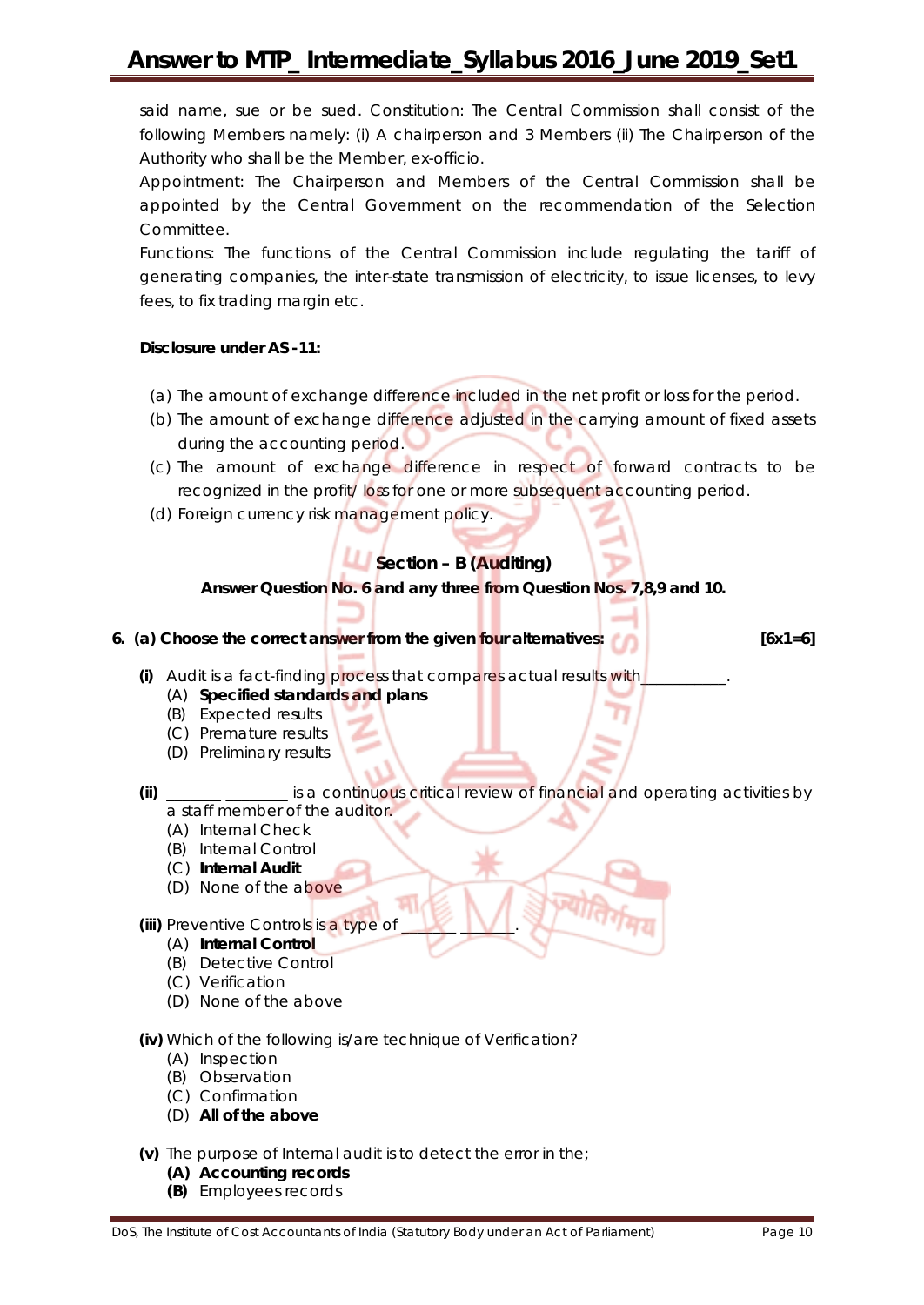- **(C)** Bank records
- **(D)** None of the above

**(vi)** Form CRA -\_\_\_\_\_\_\_\_\_ is related to Cost Audit Report.

- **(A)** 1
- **(B)** 2
- **(C) 3**
- **(D)** 4

### **(b) Match the following: [4×1=4]**

| Column 'A'                                |                     | Column 'B'                               |
|-------------------------------------------|---------------------|------------------------------------------|
| Sec 148 of the Companies Act, 2013        | А.                  | Comptroller and Auditor General of India |
| Section 144 of the Companies<br>Act, 2013 | <b>B.</b>           | <b>Remuneration of Auditors</b>          |
| Section 142 of the Companies<br>Act, 2013 | $\sqrt{\mathbf{C}}$ | Auditors not to render certain services  |
| The authority for Govt. Audit             |                     | <b>Cost Audit</b>                        |

 $\frac{1}{2}$ 

### **Answer:**

| Column 'A'                                |          | Column 'B'                               |
|-------------------------------------------|----------|------------------------------------------|
| Sec 148 of the Companies Act, 2013        | <b>D</b> | Cost Audit                               |
| Section 144 of the Companies<br>Act, 2013 | C        | Auditors not to render certain services  |
| Section 142 of the Companies<br>Act, 2013 | B        | <b>Remuneration of Auditors</b>          |
| The authority for Govt. Audit             | А        | Comptroller and Auditor General of India |

### **(c) State whether the following statements are True (or) False. [4×1=4]**

- **(i) An audit report do not require a proper title.**
- **(ii) Flow Chart is a pictorial representation of the internal control system depicting its various elements.**
- **(iii) Audit Report reflects the work done by the Shareholders.**
- **(iv) Partial audit is a non statutory audit.**

### **Answer:**

- **(i)** False;
- **(ii)** True;
- **(iii)** False:
- **(iv)** True.

| Answer any three questions out of the following four questions | $[3 \times 12 = 36]$ |
|----------------------------------------------------------------|----------------------|
| 7. (a) List the basic principles governing an audit.           |                      |
| <b>A</b>                                                       |                      |

### **Answer:**

Basic Principles Governing an Audit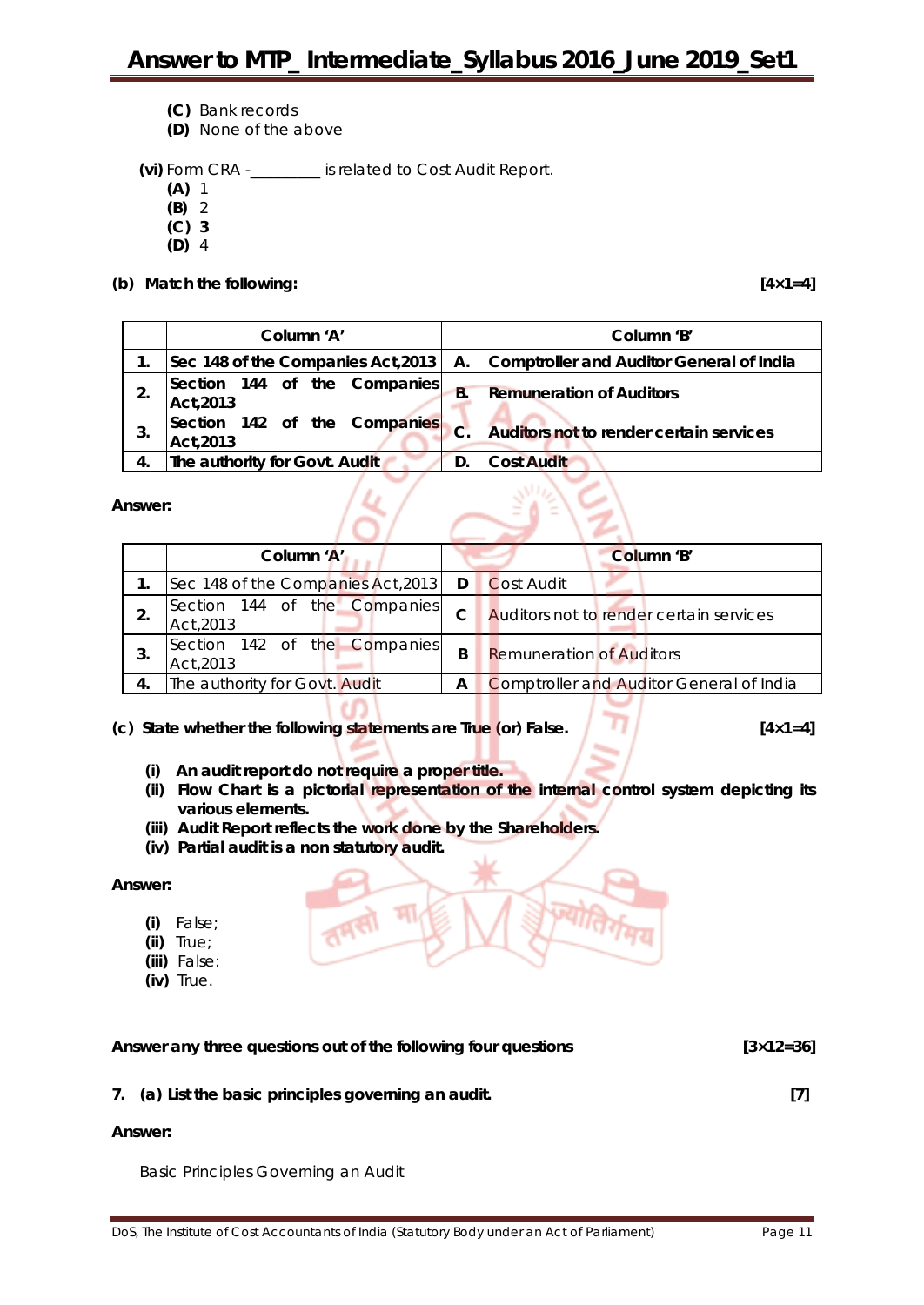The following basic principles govern the auditor's responsibilities whenever an audit is carried out:

- **(i)** Integrity, objectivity and independence: The auditor should be straight-forward, honest, sincere and free form any influence on his audit work. He should maintain impartiality and be free of any interest.
- **(ii)** Confidentiality: He should not disclose the client's information to anybody without the client's permission or under any regulatory requirement.
- **(iii)** Skills and competence: The audit should be performed and audit report be prepared by adequately trained, experienced and competent person.
- **(iv)** Work performed by others: The auditor should carefully supervise the work performed by others (such as his subordinates, other auditors, experts etc.) as remains responsible for the work delegated by him to his assistants, other auditors or experts.
- **(v)** Documentation: Proper working papers should be maintained by the auditor to evidence the audit work. Working paper which is maintained is to demonstrate that the audit is in adherence to the basic principles.
- **(vi)** Planning: The auditor should obtain the knowledge about client's business to determine the nature, timing and the extent of the audit procedures.
- **(vii)** Audit evidence: The auditor should obtain sufficient appropriate audit evidence through performing the compliance and substantive procedures.
- **(viii)** Accounting system and internal controls: An understanding of the accounting system and the related internal controls help in determining the nature, timing and extent of other audit procedures.
- **(ix)** Audit conclusions and reporting: On the basis of conclusions drawn from the audit evidence obtained the auditor should give unqualified report or qualified report or adverse report or the disclaimer report.

### **(Students may mention any 7 points)**

**(b) "Social audit is the way of measuring, understanding, reporting and improving an organization's performance towards meeting its social and ethical objectives". Discuss.**

### **Answer:**

Social audit is the way of measuring, understanding, reporting and improving an organization's performance towards meeting its social and ethical objectives.

It helps in assessing the needs of the society and resources available for fulfilling them. It spreads awareness among beneficiaries about the business' efforts towards attaining social objectives. Increasing efficacy and effectiveness of the organization's Corporate Social Responsibility (CSR) programmes is an important function of Social Audit. It also scrutinizes the policy decisions, keeping in view the interests of stakeholders.

Advantages of Social Audit are:

- (i) Encourages community participation among different business entities.
- (ii) Ensures continuous efforts towards environmental protection and use of environment friendly production processes.
- (iii) Builds customer satisfaction and trust through ethical business practices.
- (iv) Promotes collective decision making and sharing responsibilities.
- (v) Develops human resources by working towards improvement of workers' and the underprivileged persons' working/ living conditions.

**[5]**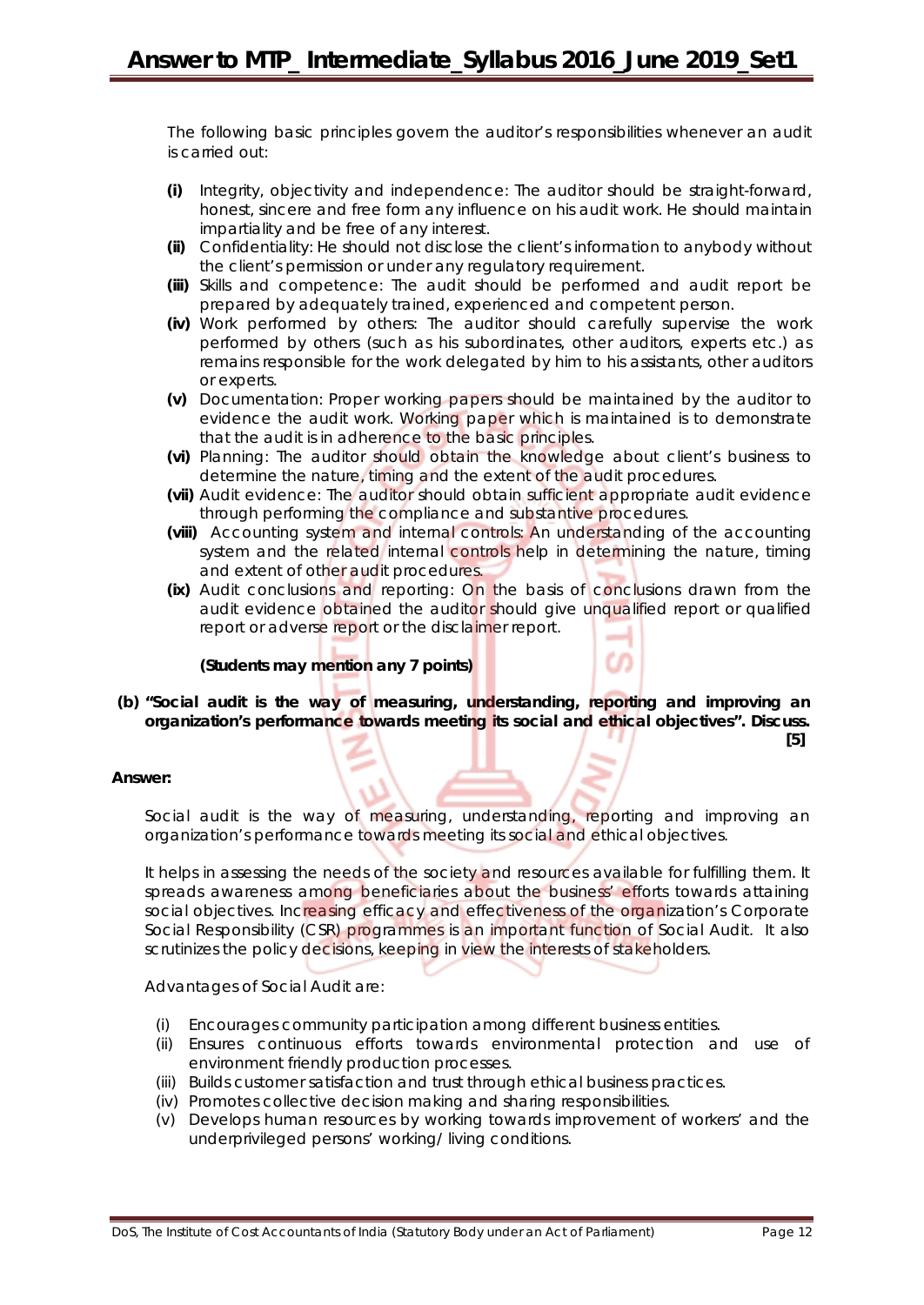### **8. (a) Discuss eligibility, qualifications and disqualifications of auditors [section 141]. [10]**

### **Answer:**

1. A person shall be eligible for appointment as an auditor of a company only if he is a chartered accountant.

Provided that a firm whereof majority of partners practicing in India are qualified for appointment as aforesaid may be appointed by its firm name to be auditor of a company.

- 2. Where a firm including a limited liability partnership is appointed as an auditor of a company, only the partners who are chartered accountants shall be authorised to act and sign on behalf of the firm.
- 3. The following persons shall not be eligible for appointment as an auditor of a company, namely:—
	- (a) a body corporate other than a limited liability partnership registered under the Limited Liability Partnership Act, 2008;
	- (b) an officer or employee of the company;
	- (c) a person who is a partner, or who is in the employment, of an officer or employee of the company;
	- (d) a person who, or his relative or partner—

(i) is holding any security of or interest in the company or its subsidiary, or of its holding or associate company or a subsidiary of such holding company.

Provided that the relative may hold security or interest in the company of face value not exceeding one thousand rupees or such sum as prescribed in rule 10 of chapter X under the act;

### **Rule 10 : Disqualifications of Auditor**

- (1) For the purpose of proviso to sub-clause (i) of clause (d) of sub-section (3) of section 141, a relative of an auditor may hold securities in the company of face value not exceeding rupees one lakh:
- 1. Provided that the condition under this sub-rule shall, wherever relevant, be also applicable in the case of a company not having share capital or other securities:
- 2. Provided further that in the event of acquiring any security or interest by a relative, above the threshold prescribed, the corrective action to maintain the limits as specified above shall be taken by the auditor within sixty days of such acquisition or interest.
- (2) For the purpose of sub-clause (ii) of clause (d) of sub-section (3) of section 141, a person who or whose relative or partner is indebted to the company or its subsidiary or its holding or associate company or a subsidiary of such holding company, in excess of rupees five lakh shall not be eligible for appointment.
- (3) For the purpose of sub-clause (iii) of clause (d) of sub-section (3) of section 141, a person who or whose relative or partner has given a guarantee or provided any security in connection with the indebtedness of any third person to the company, or its subsidiary, or its holding or associate company or a subsidiary of such holding company,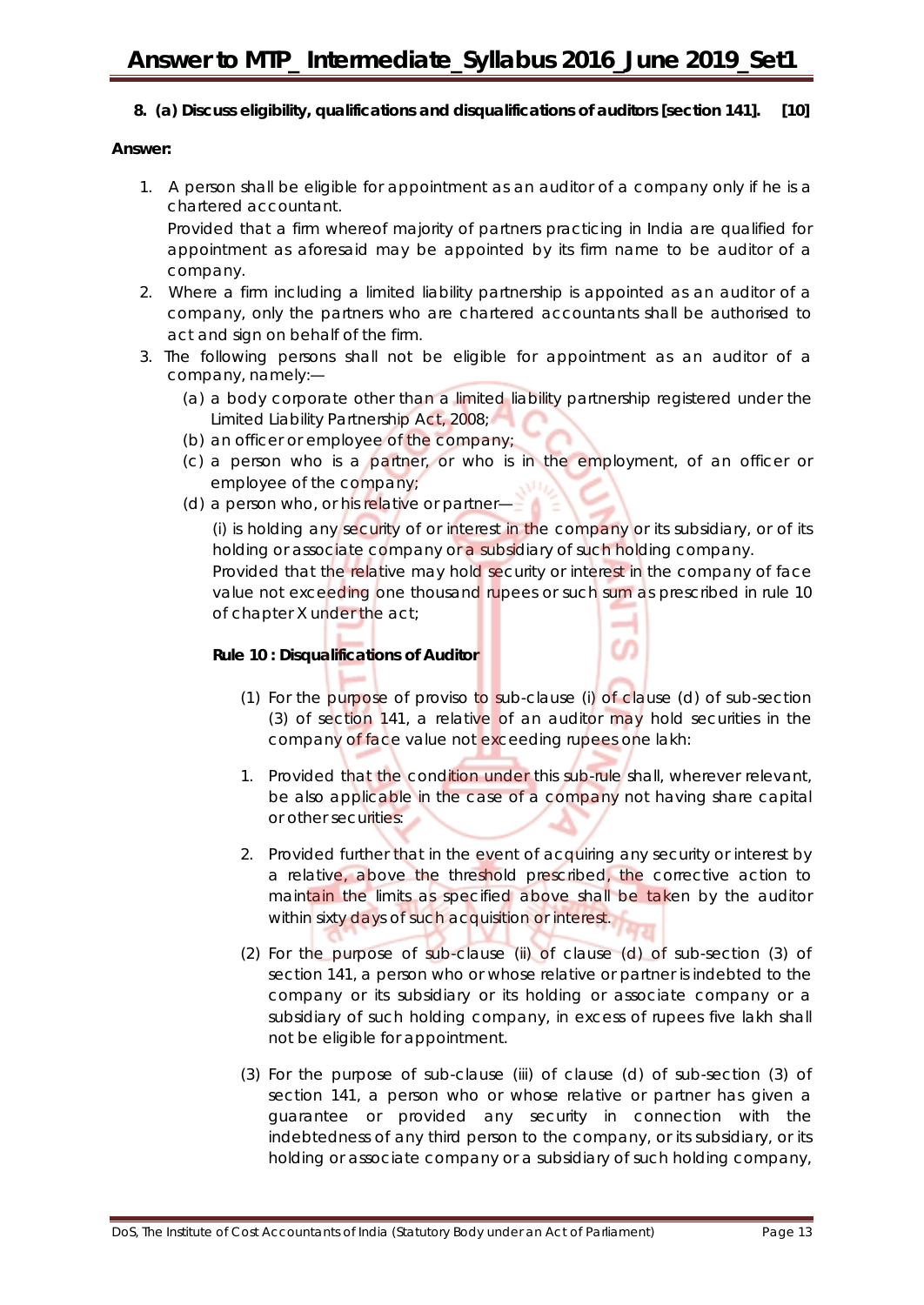in excess of one lakh rupees shall not be eligible for appointment.

- (4) For the purpose of clause (e) of sub-section (3) of section 141, the term "business relationship" shall be construed as any transaction entered into for a commercial purpose, except
	- i. commercial transactions which are in the nature of professional services permitted to be rendered by an auditor or audit firm under the Act and the Chartered Accountants Act, 1949 and the rules or the regulations made under those Acts;
- ii. (i) commercial transactions which are in the ordinary course of business of the company at arm's length price - like sale of products or services to the auditor, as customer, in the ordinary course of business, by companies engaged in the business of telecommunications, airlines, hospitals, hotels and such other similar businesses.

(ii) is indebted to the company, or its subsidiary, or its holding or associate company or a subsidiary of such holding company, in excess of such amount as prescribed in rule 10 of chapter X under the act; or

(iii)has given a guarantee or provided any security in connection with the indebtedness of any third person to the company, or its subsidiary, or its holding or associate company or a subsidiary of such holding company, for such amount as prescribed in rule 10 of chapter X under the act;

(e) a person or a firm who, whether directly or indirectly, has business relationship with the company, or its subsidiary, or its holding or associate company or subsidiary of such holding company or associate company of such nature as prescribed in rule 10 of chapter X under the act;

(f) a person whose relative is a director or is in the employment of the company as a director or key managerial personnel;

(g) a person who is in full time employment elsewhere or a person or a partner of a firm holding appointment as its auditor, if such persons or partner is at the date of such appointment or reappointment holding appointment as auditor of more than twenty companies;

(h) a person who has been convicted by a court of an offence involving fraud and a period of ten years has not elapsed from the date of such conviction;

(i) a person who, directly or indirectly, renders any service referred to in section 144 to the company or its holding company or its subsidiary company.

Explanation. — For the purposes of this clause, the term "directly or indirectly" shall have the meaning assigned to it in the Explanation to section 144.

Where a person appointed as an auditor of a company incurs any of the disqualifications mentioned in sub-section (3) after his appointment, he shall vacate his office as such auditor and such vacation shall be deemed to be a casual vacancy in the office of the auditor.

### **(b) What is unqualified opinion. [2]**

#### **Answer:**

An opinion is said to be unqualified, when the Auditor concludes that the Financial Statements give a true and fair view in accordance with the financial reporting framework used for the preparation and presentation of the Financial Statements. Or,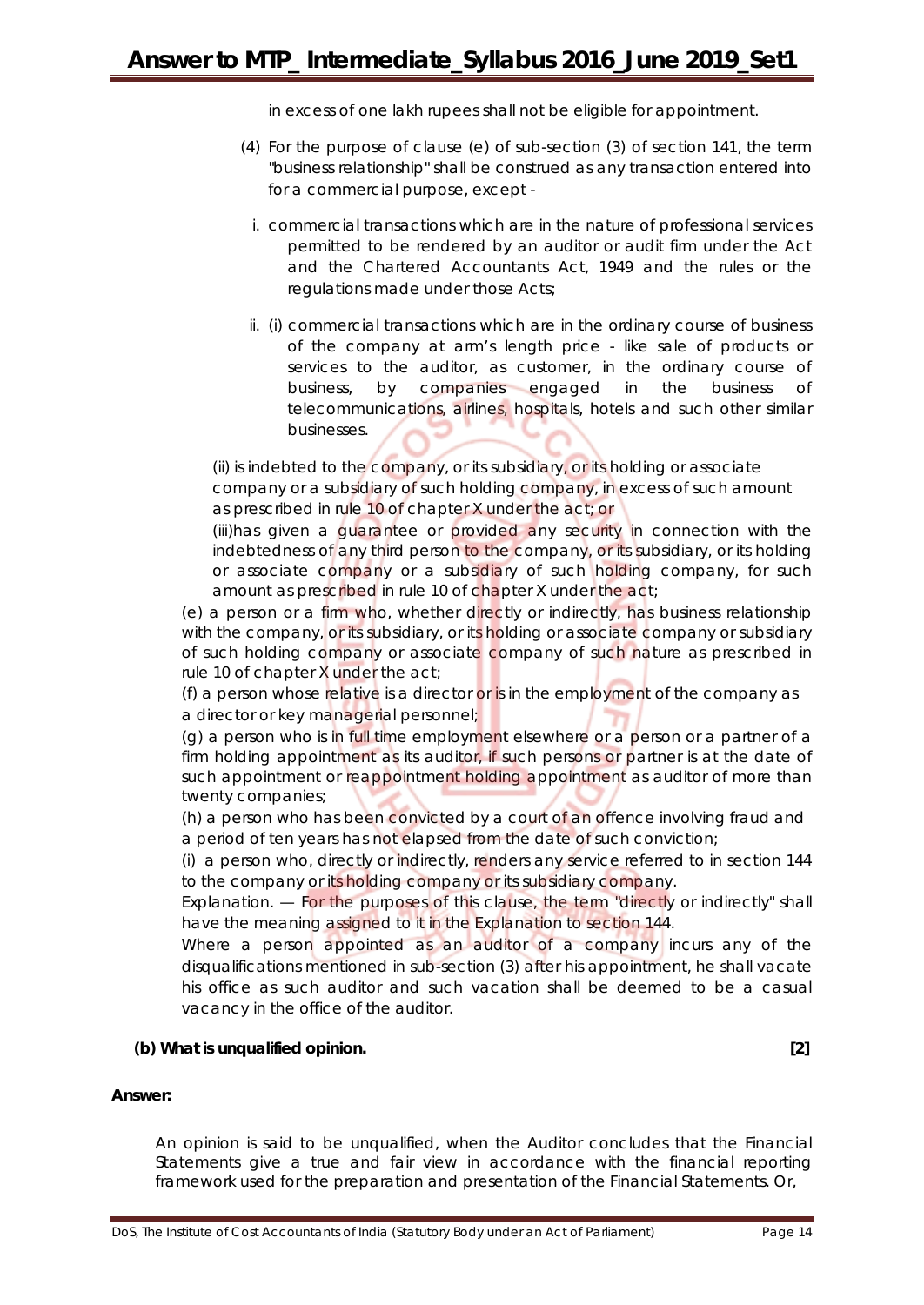The Auditor gives a Clean or Unqualified Report, when he does not have any significant reservation in respect of matters contained in the Financial Statements.

### **9. (a) List the differences between Audit Report and Audit Certificate. [7]**

### **Answer:**

| <b>Basis</b>         | <b>Audit Report</b>                                                                                                                                                                                                 | <b>Audit Certificate</b>                                                                                                                               |
|----------------------|---------------------------------------------------------------------------------------------------------------------------------------------------------------------------------------------------------------------|--------------------------------------------------------------------------------------------------------------------------------------------------------|
| Meaning              | Audit Report is a statement of collected<br>and considered information so as to give<br>a clear picture of the state of affairs of the<br>business to the persons who are not in pos-<br>session of the full facts. | While<br>Audit<br>Certificate<br>written<br>is<br>a<br>confirmation of the accuracy<br>of the<br>information stated there in.                          |
| Opinion              | Audit Report contains the opinion of the<br>auditor on the accounts                                                                                                                                                 | While Audit Certificate does not contain<br>opinion<br>but only confirms<br>any<br>the<br>accuracy of the figures with the books of<br>accounts.       |
| <b>Basis</b>         | Audit Report is made out on the basis of<br>information obtained & books of account<br>verified by the auditor,                                                                                                     | while Audit Certificate is made out on the<br>basis of the particular data capable of<br>verification as regards accuracy.                             |
| Guarantee            | guarantee While<br>Audit<br>Report<br>not<br>may<br>correctness of<br>absolute terms                                                                                                                                | <b>Audit</b> Certificate<br>guarantees<br>financial statement in absolute correctness of the figures &<br>information mentioned in the certificate.    |
| Coverage             | always<br>Audit<br>Report<br>covers<br>accounts of the concern,                                                                                                                                                     | entire While Audit Certificate covers only certain<br>part of the accounts of the concern.                                                             |
| Responsibility       | Audit Report does not hold auditor respon-<br>sible for anything wrong in the accounts,                                                                                                                             | Audit Certificate<br>While<br>makes<br>an<br>responsible<br>auditor<br>if<br>anything<br>mentioned in the certificate found as<br>wrong later on.      |
| Suggestion           | may<br>Audit<br>Report<br>provide<br>suggestions for improvement                                                                                                                                                    | certain While Audit certificate does not provide<br>any such suggestion.                                                                               |
| Nature               | Audit Report is based on the vouching &<br>verification of books of accounts, voucher,<br>assets & liabilities,                                                                                                     | Audit Certificate is<br>While<br>based<br>on<br>checking arithmetical accuracy of the<br>facts.                                                        |
| Scope                | Audit Report covers all transactions done<br>during the year,                                                                                                                                                       | While the Audit Certificate is very specific.                                                                                                          |
| Characteris-<br>tics | Audit Report is subjective as it is opinion<br>oriented,                                                                                                                                                            | While Audit certificate is objective as it is<br>fact oriented.                                                                                        |
| Form:                | Audit Report is required to be presented in<br>the prescribed format.                                                                                                                                               | While Audit Certificate, except in few<br>cases, is not required to be presented in<br>any standard format.                                            |
| Address              | Audit report is addressed to the members<br>of the company at large or appointing<br>authority,                                                                                                                     | While Audit Certificate is addressed to<br>particular<br>person<br>or<br>sometimes<br>may<br>include the words like "To Whomsoever it<br>may concern". |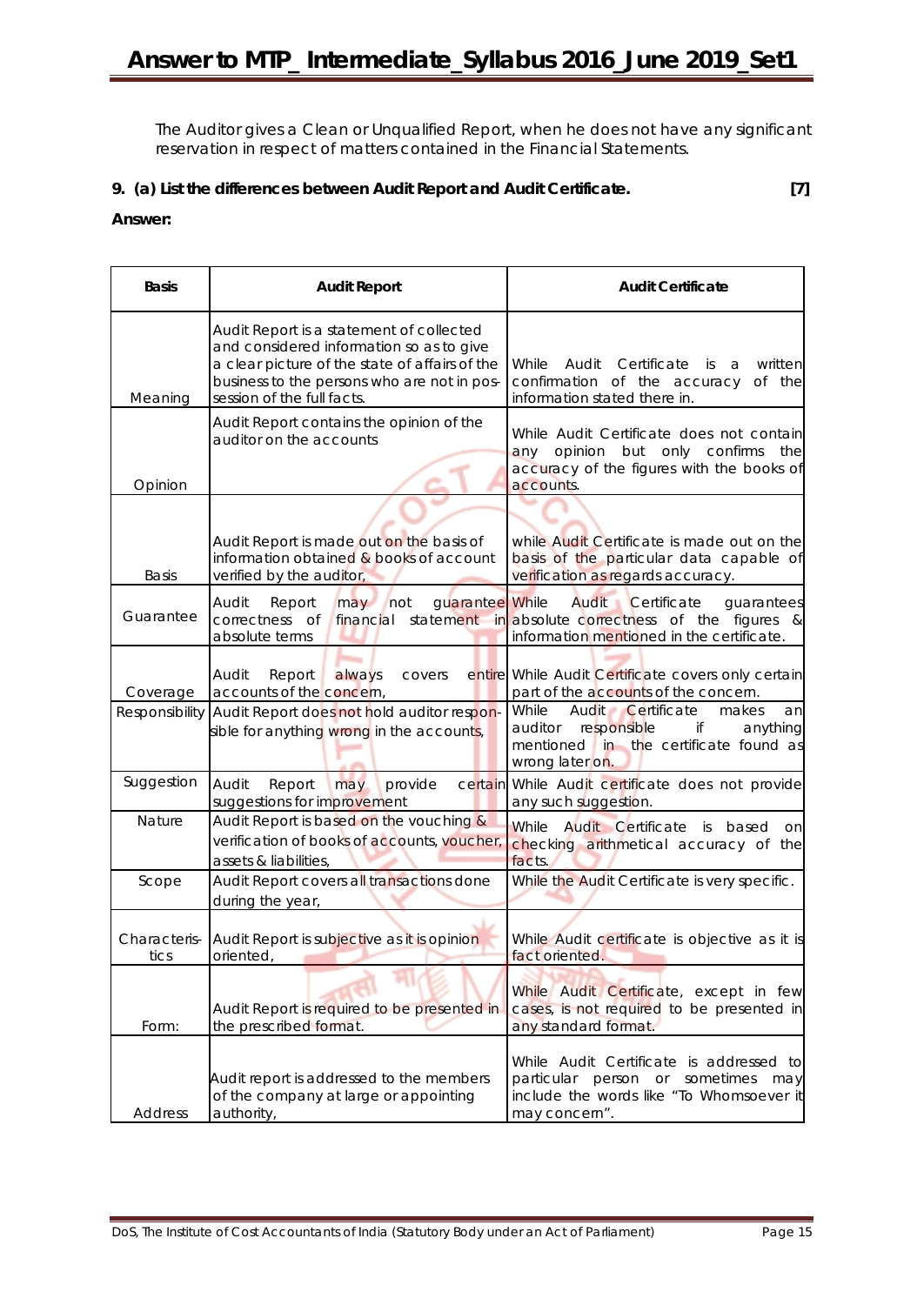### **(b) Remuneration of Cost Auditor — Discuss. [5]**

### **Answer:**

Remuneration of the Cost Auditor: For the purpose of sub-section (3) of section 148 —

- (a) in the case of companies which are required to constitute an audit committee –
- (i) the Board shall appoint an individual, who is a cost accountant in practice, or a firm of cost accountants in practice, as cost auditor on the recommendations of the Audit committee, which shall also recommend remuneration for such cost auditor;
- (ii) the remuneration recommended by the Audit Committee under (i) shall be considered and approved by the Board of Directors and ratified subsequently by the shareholders;
- (b) in the case of other companies which are not required to constitute an audit committee, the Board shall appoint an individual who is a cost accountant in practice or a firm of cost accountants in practice as cost auditor and the remuneration of such cost auditor shall be ratified by shareholders subsequently.

### **10. Write short note (any three): [3×4=12]**

- **(a) Advantages and disadvantages of Joint Audit;**
- **(b) Auditor's duty on Redemption of debentures;**
- **(c) Features of inventories that have an impact on the related audit procedures;**
- **(d) Types of Banking institutions prevailing in India.**

### **Answer:**

**(a) Advantages of Joint Audit:**

The various advantages that accrue out of Joint Audit are enumerated below;

- i. Lower workload
- ii. Timely completion of work
- iii. Sharing of expertise
- iv. Improved quality of services
- v. Healthy competition
- vi. Quality of performance

### **Disadvantages of Joint Audit:**

- The disadvantages of Joint Audit are enumerated below;
- i. Superiority complex of some auditor
- ii. Costly for small entity
- iii. Lack of coordination in work
- iv. Uncertainty about liability of work
- v. Psychological problem
- vi. Difficulty in fixation of work among other